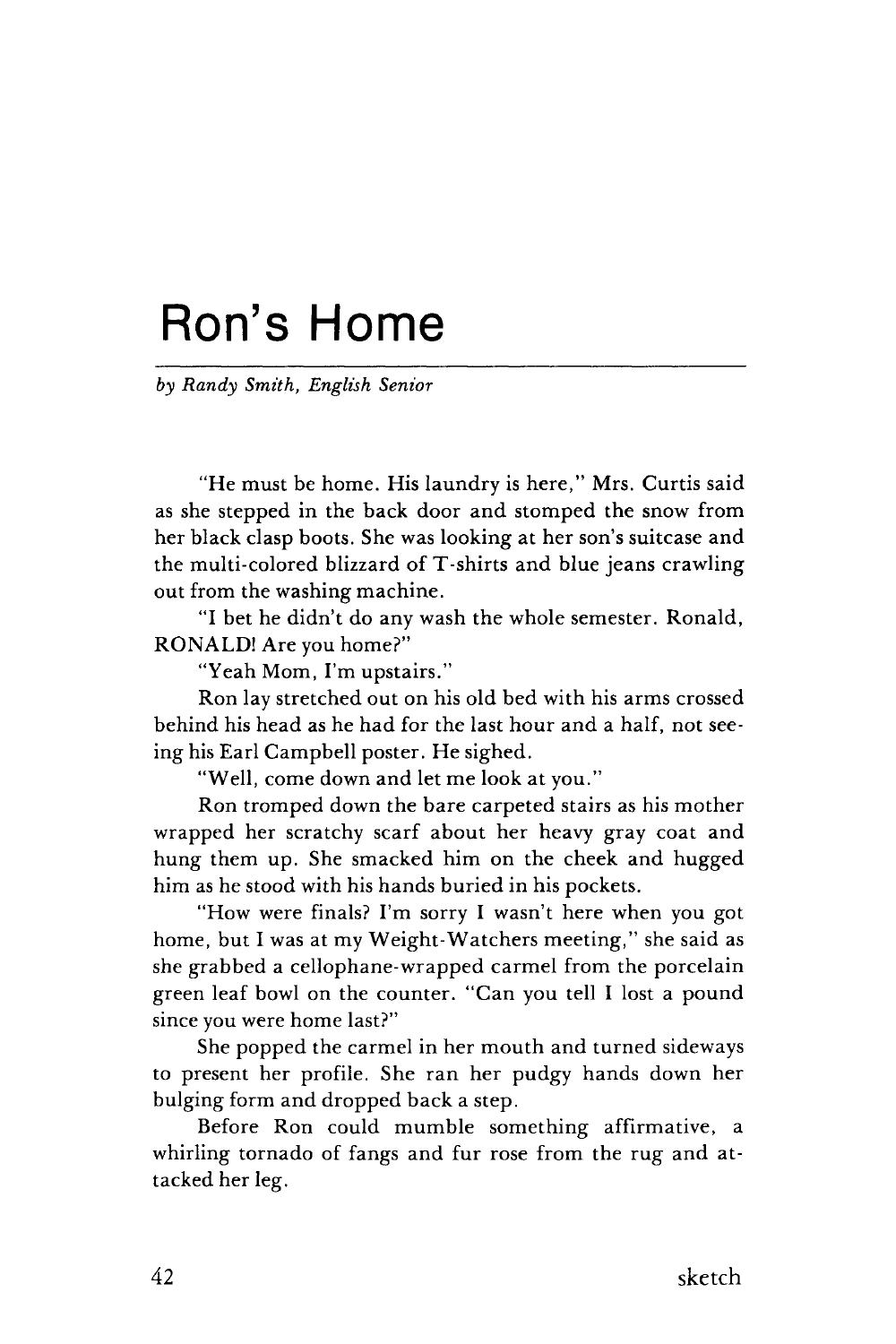"Lancelot. Stop that. Lancelot!" Mrs. Curtis screamed. She stiff-kicked the cat against the crystal cupboard where it fell in a stunned lump with its tongue sticking out.

Lance's reflexes are getting slow, mused Ron.

"That lazy cat. I wish you could take it to school with you. Oh, you never did tell me how your classes went."

"Ok, I guess. I had some  $tr -$ "

"My goodness, will you look at the time. I better get supper started. You know how your father is if he comes home and there's nothing on the table. That's good to hear about your grades." She padded out to the kitchen and began to butcher some spaghetti.

"You know," she called from the kitchen, "not too many peole know about Dietall Cola. ... " Ron plopped on the gray print sofa as his mother expounded the wonders of the new sugar free soft drink. His eyes roamed across the row of black metal plates from different states that lined the south wall. Why hadn't Lisa returned his call?

"Why, with so few calories in each can, I can drink eight a day."

Ron got up and pulled on his snow clomper boots. Not much hope of thinking with his mother around. He strangled the laces about his ankles. He pulled on his thick blue parka as he opened the front door.

"Ronald, where are you going?" his mother asked as she stepped through the wood archway back into the living room carrying two pounds of hamburger squishing between her meaty fingers.

"Be back for supper," she called as he banged out the door with no reply.

He trudged along where he thought the sidewalk was, watching his boots plow through the powdery snow. His breath streamed behind him. She was such a bitch anyway. What had he done? Her roommate had said she would be right back. Why hadn't she called?

"Hey Ronnie. Ron Curtis, how ya doing?"

In front of a quiet snow-laden, half brick house, standing next to an ill-shaped mound of snow, stood Quincy Adams. Ron wished he hadn't walked this way. Quincy was one of the biggest idiots of Ron's graduating class last year. Not exactly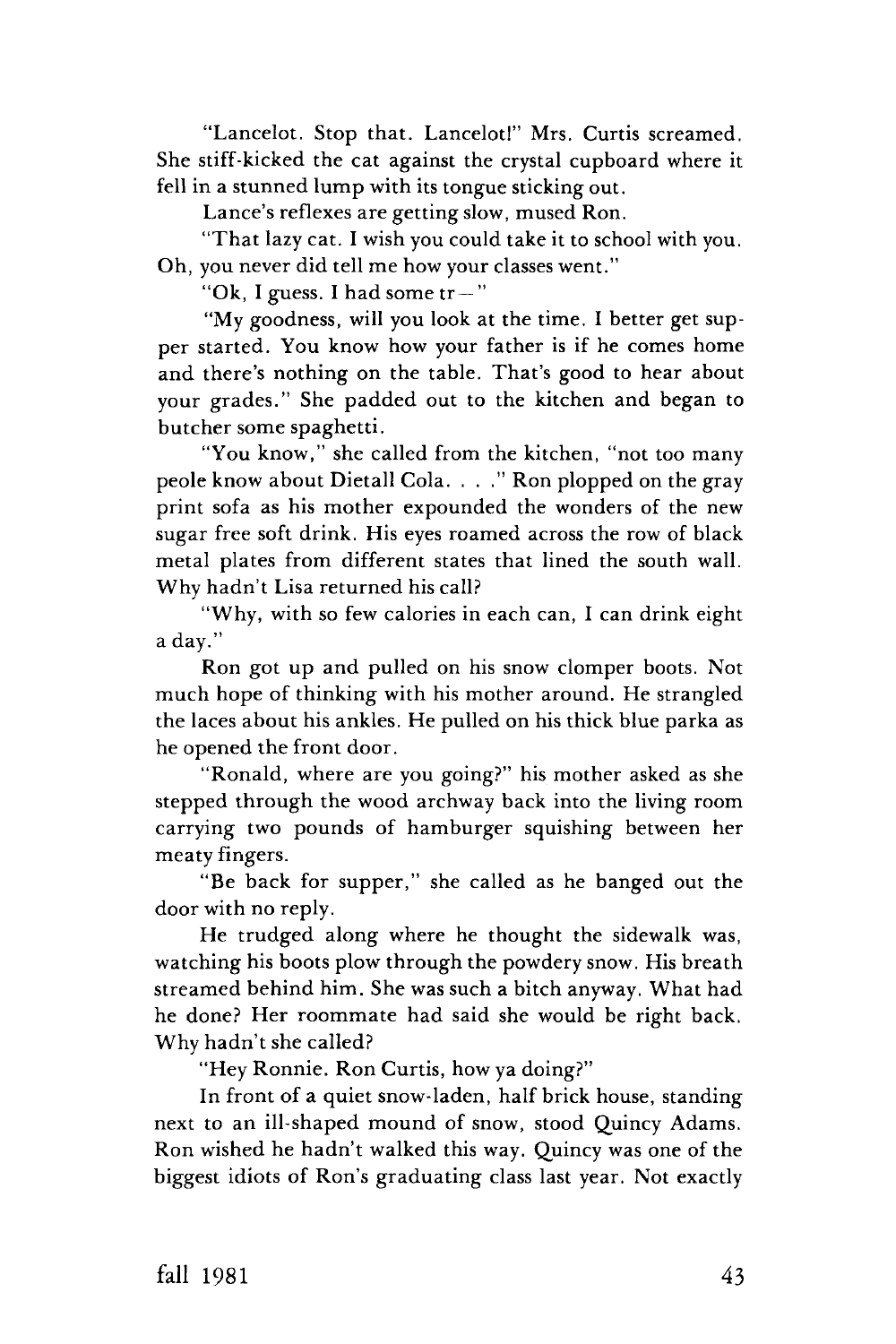an idiot. He got good grades and everything, but he never took anything seriously. Of course his real name wasn't Quincy. That was just what he wanted to be called, for some unknown reason.

Quincy crossed the white lawn that was pocked with his footprints and scrapings to where Ron stood shivering.

"Hi Quincy. Home for Christmas, huh? How was school? Well, I suppose I better be getting home to supper."

"Whoa, Ron. I haven't seen you in ages. Do you like the snow elephant I'm making?" he puffed through crimson cheeks with a smile as he pointed at the mound.

Quincy was always doing strange things. He wore Hawaiian shirts in the middle of winter to class. He purposely fell down stairs for laughs. In a composition class in high school he wrote a story about a distant planet. The scientists of that planet, Galens he called it, had devised a method of safely pulling atoms apart. The correct directional stress applied to the start of an elemental chain caused the atoms to "unzip." After several successful laboratory experiments, the scientists moved to field test the process on a wide, barren plain. The chief scientist said, "This shall be a great day in Galens' history" as he tripped the switch. The entire planet unzipped into so many particles of everything floating about in space.

Ron had asked him why he did stuff like that.

"That's why," he answered.

"What?"

"I do the things that I do so people will ask me why I do them," he said.

So Ron knew better than to question the snow elephant. He complimented Quincy on it and stood and listened to a string of old jokes and laughs. Finally, through chattering teeth, he told Quincy that he really had to get home for supper.

Ron hurried back shivering. He dumped his parka and tromped to the dining table. His mother was seated, halfway hidden behind a curtain of tomato sauce and spaghetti. He sat down and helped himself.

"Oh Ronald, where have you been? HAROLD! Your son is home! He's in the study with his head in the tube again. Another football game is just starting. I even think that he said that it was your school. Why don't you go in and eat with your father and watch the game?"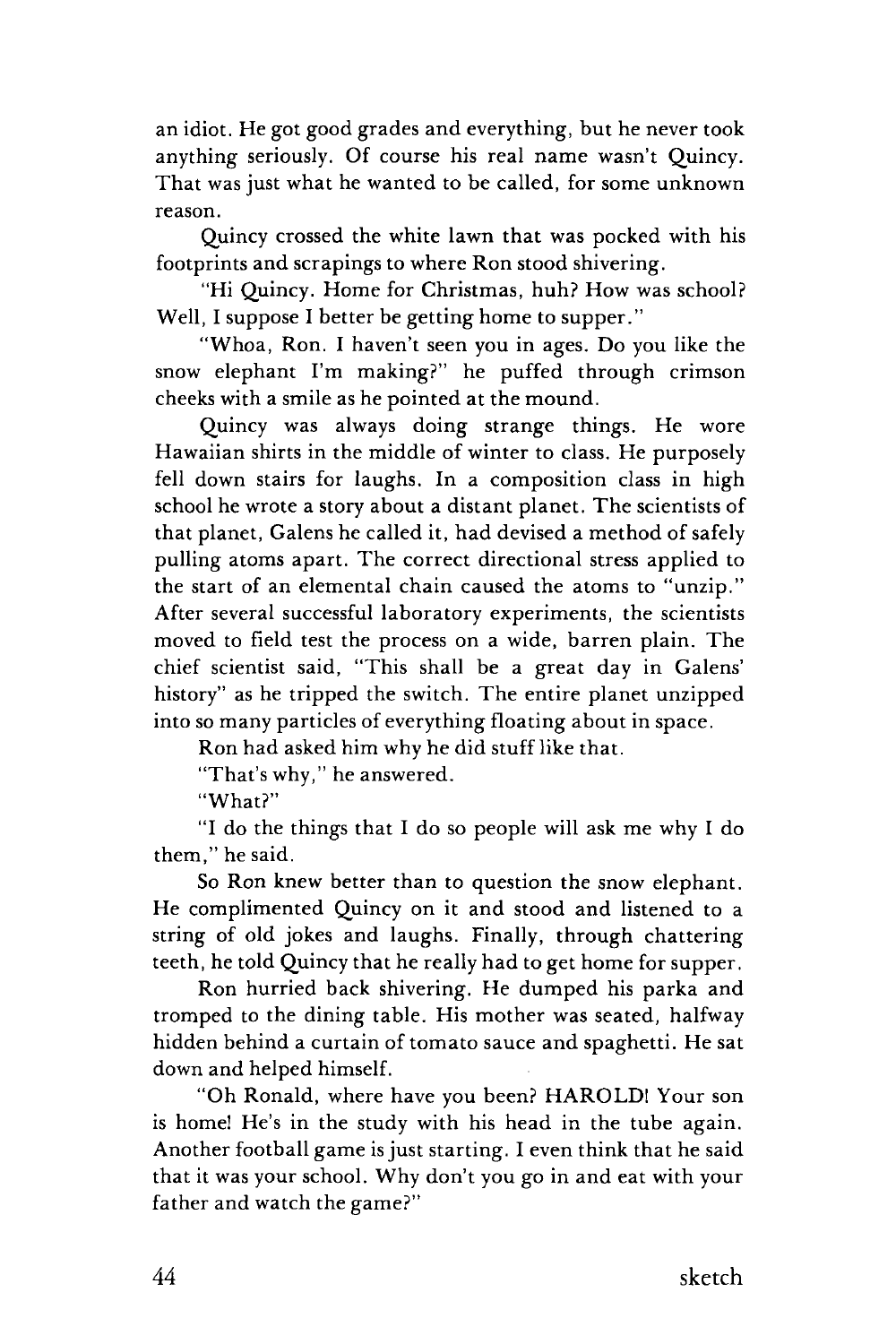At the words "your school," Ron winced. He never really felt he belonged at a university of science and engineering. He just couldn't relate to all those quasi-geniuses. And his grades really dropped after he started going out all the time those last three weeks. She seemed so close then. Now . . . Maybe he could talk to his father. Lancelot limped out of Ron's way as he walked to the study with his piled plate of spaghetti.

"Hi Dad," Ron dropped crosslegged to the hardwood floor by his father's green, stuffed easy chair.

"You haven't missed anything yet, the pre-game just got over," Mr. Curtis said, eyes riveted on the set. "This 24 hour sports station is great. Nothing like cable TV."

"WELCOME EVERYONE to tonight's exciting Midwest Conference matchup," the set screamed. The camera panned across the mobs of mad fans in the crimson and gold that filled the stadium with cheers and banners.

"And here come our own Red Demons . . ." The home Red Demons burst from the concrete canyon between bleachers and immediately broke into calisthenics on the north end of the field. They received a thundering ovation from the crowd and Mr. Curtis, who urged his son to join in.

The defending conference champion Red Demons had little difficulty. Following the opening kickoff, the Demons drove sixty-seven yards to the goal line where the towering fullback smashed through the churning bodies for a touchdown. An occasional string of spaghetti flew into Mr. Curtis' mouth. The Demons, overall, controlled the tempo of the game. Ron cleared his throat during commercials but he couldn't seem to get his father's attention.

When the score was 35-0 late in the second quarter, Ron thought to interrupt, since there was little doubt of the outcome. But his father jumped up and started screaming at an obvious missed clipping call following the Demon's fifth kickoff. Perhaps Ron could talk to his father later. He went to his bedroom where he spent most of the rest of the weekend, his head wrapped in his stereo.

Unfortunately, Ron's uncle Bill called during supper Sunday night. He had heard that Ron was home and suggested that they go fishing together just like old times. Ron remembered the numerous summer days wasted watching some lake evaporate with his uncle. He tried to talk his way out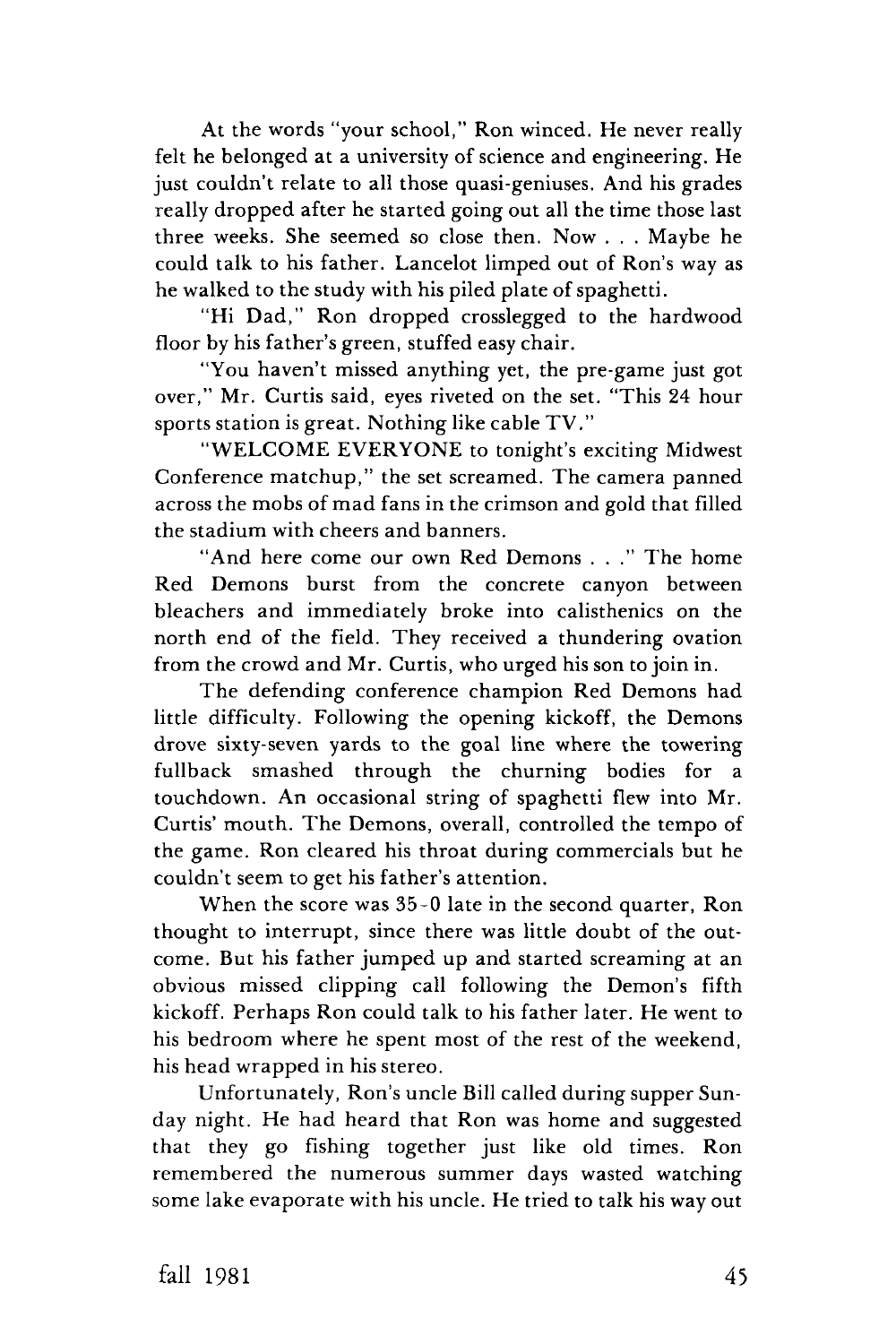of it, but his mom insisted that he go. He shouldn't sit home all the time. She could tell he was moping over something but he never told her anything, his own mother.

Monday morning Ron and his uncle Bill drove over the snow covered gravel roads to Diamond Lake in Bill's silver blue, four wheel drive Blazer. Bill was a large man packed in enough coveralls to clothe Vermont. They bounced onto the ice covered lake and pulled up next to Bill's small plywood fish house.

Within moments they were inside and Ron was freezing his toes. Bill laughed heartily and told of the three good sized walleye he had caught just last Wednesday. Bill had more trophy fish mounted, in his head, than anyone alive. He took first through fourth place in a fishing contest Ron's junior year even though he couldn't produce the fish for the judges. Probably they awarded him the prizes for being the best liar on the lake, the equivalent of being the best fisherman.

Bill blew his nose with a violent honk and his glasses did a somersault on the end of his nose. He offered Ron some thick, dark coffee from his thermos.

"You need good strong coffee on days like this," Bill said with a chuckle over his steaming cup. "Here, have one of these sandwiches your mom sent."

They sat and anxiously watched their fishing lines descend from their spikes through the two black holes in the ice, but Bill kept his eyes open. If she had only explained. Who was he trying to kid? She dumped him. Nothing made sense. He had been popular in high school. He had been an honor student. Now, nothing. Ron looked up at his uncle hopefully.

"Yep, any minute now —wham —they'll start biting," Bill said.

A few minutes later Bill went to answer the "call of the wild, heh, heh." When he returned he said, "Ron! Where's my line? And yours?"

Ron shrugged innocently.

"You weren't paying attention. Your mom said there was something on your mind. She thought maybe we could talk about it."

"Well, it's kind of hard to talk about. Personal, you know. You see, I met this girl at the end of October. We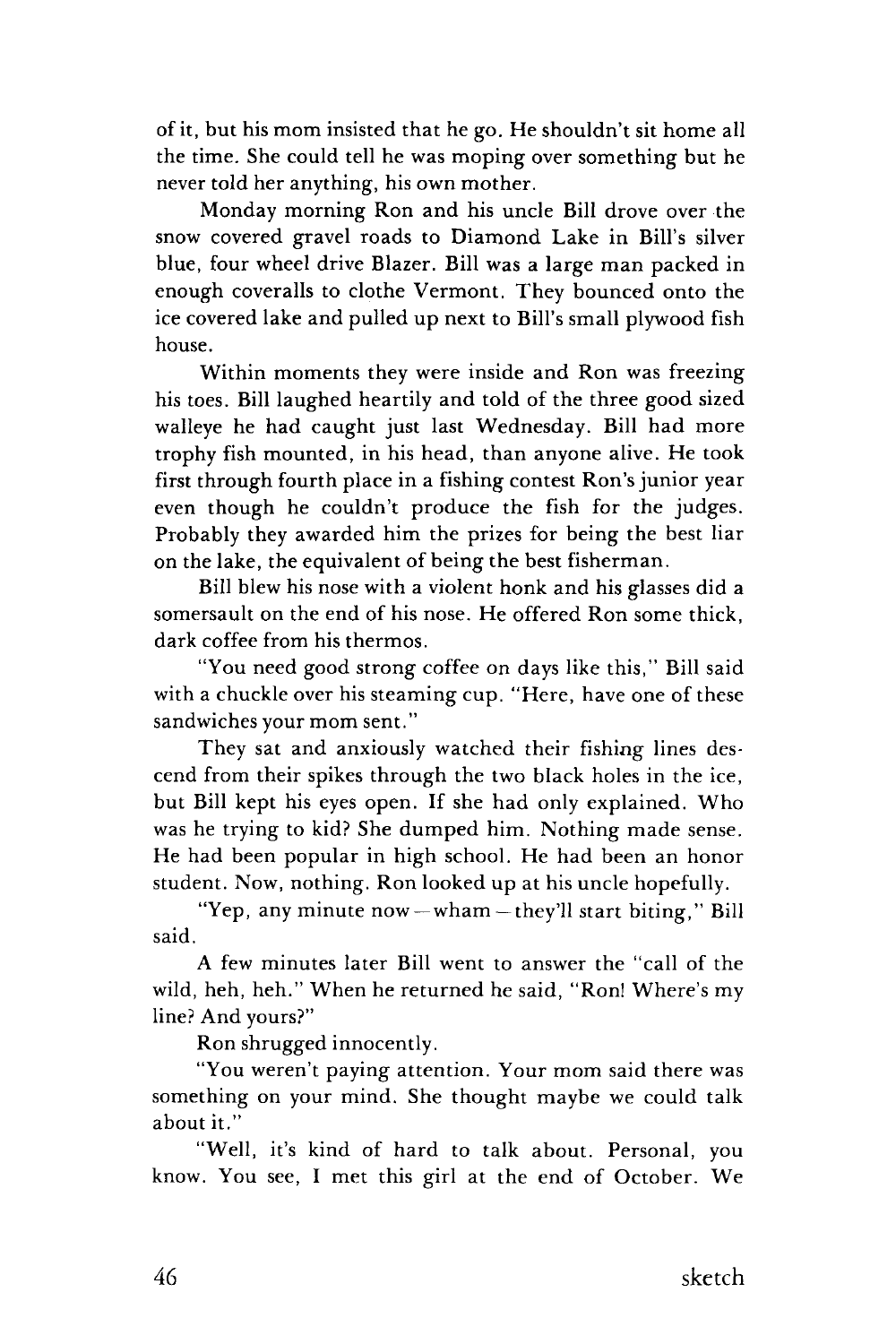started seeing a lot of each other and my grades slipped. Anyway, now she. . . ."

"I know, they must have been pulled clean into the water. The lines, I mean. Man, that must have been some fish. He probably hit my minnow, then got tangled in your line and jerked them both clean under. Yup. Had to be a muskie. Probably 5, 6 pounds. What do you think, Ron? Yup, if I know fish, it had to be a muskie."

All the way home, Bill kept talking about that elusive muskelunge. By the time they got to Ron's house, it had grown to eight pounds. When Bill and his wife, Jean, came over for tea on Christams Eve two nights later, the muskie must have been 9,10 pounds.

"I swear, the muskie must have been 9, 10 pounds. It was a good thing I wasn't holding onto the line. Zing, my fingers would have been sliced right off. Huh, Ron? Yeah, boy."

"Would anyone alike some more eggnog? Or some cake? There's more cake?" said Mrs. Curtis. No one spoke up, so she helped herself to just one more piece. The four adults sat around the circular dining table on the spindle backed chairs. Ron sat off to the side, slouched on the sofa with his heels digging into the rug.

"That's interesting, Bill. You didn't happen to catch the Orange Bowl Sunday did you? Iowa State and Florida? Now there was a game. Florida was ahead by a point going into the fourth quarter. . . ."

"We have ice cream. Doesn't anybody want ice cream? It's no trouble. Right over there in the freezer."

"No thanks, nobody wants any ice cream. As I was saying, Florida was leading . . ."

"Ron wants some, don't you dear? I bought it just for him because he never gets any at school." She brought the ice cream to the table and piled herself a dish.

"At bridge club yesterday we had the most delightful . . . ."started Jean, Bill's wife.

"Don't start talking about that dumb bridge club again," Bill cut her off. "Bridge, bridge, that's all you talk about. Anyway, I think I'll head back to Diamond tomorrow and see if I can't nab that muskie."

Ron slipped away while his father returned to the fourth